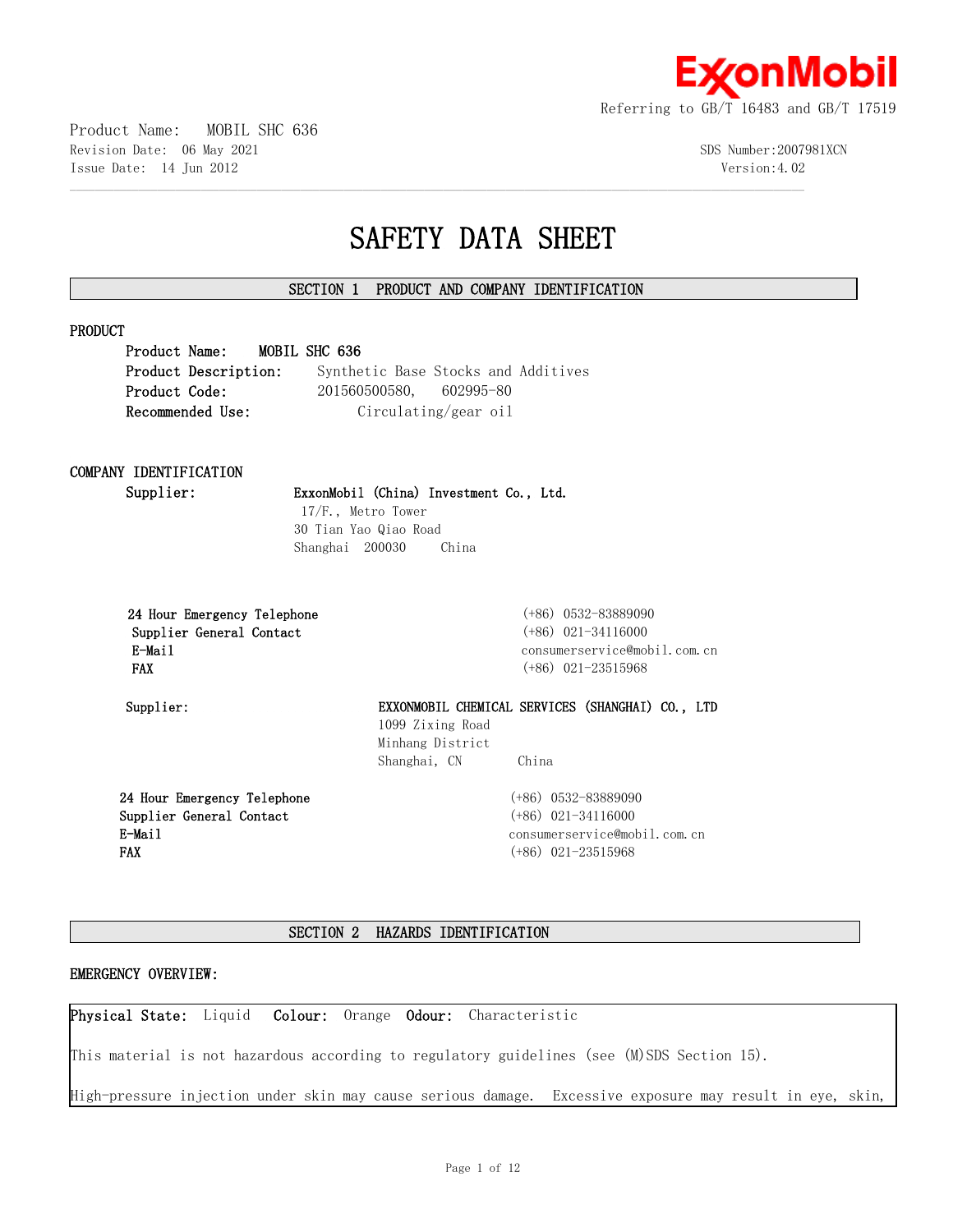

Product Name: MOBIL SHC 636 Revision Date: 06 May 2021 3DS Number:2007981XCN Issue Date: 14 Jun 2012 Version:4.02

or respiratory irritation.

This material is not hazardous according to regulatory guidelines (see (M)SDS Section 15).

 $\mathcal{L} = \{ \mathcal{L} = \{ \mathcal{L} = \{ \mathcal{L} = \{ \mathcal{L} = \{ \mathcal{L} = \{ \mathcal{L} = \{ \mathcal{L} = \{ \mathcal{L} = \{ \mathcal{L} = \{ \mathcal{L} = \{ \mathcal{L} = \{ \mathcal{L} = \{ \mathcal{L} = \{ \mathcal{L} = \{ \mathcal{L} = \{ \mathcal{L} = \{ \mathcal{L} = \{ \mathcal{L} = \{ \mathcal{L} = \{ \mathcal{L} = \{ \mathcal{L} = \{ \mathcal{L} = \{ \mathcal{L} = \{ \mathcal{$ 

# **Other hazard information:**

#### **PHYSICAL / CHEMICAL HAZARDS**

No significant hazards.

#### **HEALTH HAZARDS**

 High-pressure injection under skin may cause serious damage. Excessive exposure may result in eye, skin, or respiratory irritation.

#### **ENVIRONMENTAL HAZARDS**

No significant hazards.

**NOTE:** This material should not be used for any other purpose than the intended use in Section 1 without expert advice. Health studies have shown that chemical exposure may cause potential human health risks which may vary from person to person.

#### **SECTION 3 COMPOSITION / INFORMATION ON INGREDIENTS**

This material is defined as a mixture.

# **Hazardous Substance(s) or Complex Substance(s) required for disclosure**

| Name                                              | CAS#             | Concentration*            | GHS Hazard Codes                      |
|---------------------------------------------------|------------------|---------------------------|---------------------------------------|
| $1 -$ DECENE.<br>TETRAMER AND TRIMER HYDROGENATED | 68649-12-7       | ← 5%<br>$\qquad \qquad -$ | H304                                  |
| PHOSPHORIC ACID, METHYLPHENYL DIPHENYL ESTER      | $26444 - 49 - 5$ | $0.1 - 6.25\%$            | H400(M factor 1), H410(M<br>factor 1) |
| <b>TRIPHENYL PHOSPHATE</b>                        | 115-86-6         | $ \leq$ 0.25%             | $H400(M$ factor 1), $H411$            |

 \* All concentrations are percent by weight unless ingredient is a gas. Gas concentrations are in percent by volume.

#### **SECTION 4 FIRST AID MEASURES**

# **FIRST AID: INHALATION**

Remove from further exposure. For those providing assistance, avoid exposure to yourself or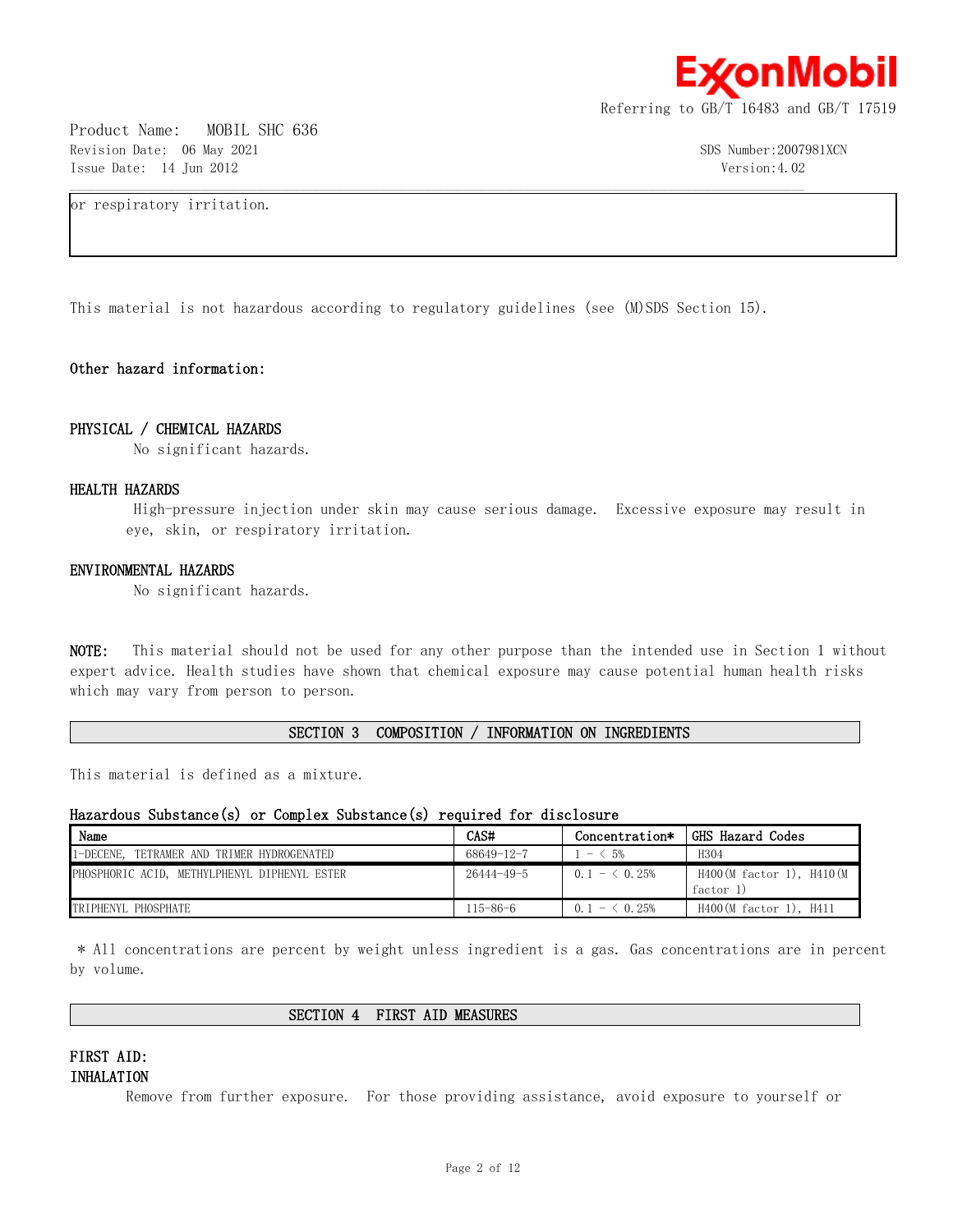

Product Name: MOBIL SHC 636 Revision Date: 06 May 2021 SDS Number:2007981XCN Issue Date: 14 Jun 2012 Version:4.02

others. Use adequate respiratory protection. If respiratory irritation, dizziness, nausea, or unconsciousness occurs, seek immediate medical assistance. If breathing has stopped, assist ventilation with a mechanical device or use mouth-to-mouth resuscitation.

#### **SKIN CONTACT**

Wash contact areas with soap and water. If product is injected into or under the skin, or into any part of the body, regardless of the appearance of the wound or its size, the individual should be evaluated immediately by a physician as a surgical emergency. Even though initial symptoms from high pressure injection may be minimal or absent, early surgical treatment within the first few hours may significantly reduce the ultimate extent of injury.

#### **EYE CONTACT**

Flush thoroughly with water. If irritation occurs, get medical assistance.

#### **INGESTION**

First aid is normally not required. Seek medical attention if discomfort occurs.

 $\mathcal{L} = \{ \mathcal{L} = \{ \mathcal{L} = \{ \mathcal{L} = \{ \mathcal{L} = \{ \mathcal{L} = \{ \mathcal{L} = \{ \mathcal{L} = \{ \mathcal{L} = \{ \mathcal{L} = \{ \mathcal{L} = \{ \mathcal{L} = \{ \mathcal{L} = \{ \mathcal{L} = \{ \mathcal{L} = \{ \mathcal{L} = \{ \mathcal{L} = \{ \mathcal{L} = \{ \mathcal{L} = \{ \mathcal{L} = \{ \mathcal{L} = \{ \mathcal{L} = \{ \mathcal{L} = \{ \mathcal{L} = \{ \mathcal{$ 

#### **IMPORTANT SYMPTOMS AND HEALTH EFFECTS**

Local necrosis as evidenced by delayed onset of pain and tissue damage a few hours after injection.

#### **ADVICE TO PROTECT RESCUER**

Please refer to Section 8 for personal protection information.

# **NOTE TO PHYSICIAN**

The need to have special means for providing specific and immediate medical treatment available in the workplace is not expected.

# **SECTION 5 FIRE FIGHTING MEASURES**

#### **EXTINGUISHING MEDIA**

**Appropriate Extinguishing Media:** Use water fog, foam, dry chemical or carbon dioxide (CO2) to extinguish flames.

**Inappropriate Extinguishing Media:** Straight streams of water

#### **SPECIAL HAZARD WHEN ON FIRE**

In case of fire, see below for hazardous combustion products. Containers exposed to excessive heat from a fire may rupture.

#### **FIRE FIGHTING INSTRUCTIONS AND PROTECTIVE MEASURES**

#### **FIRE FIGHTING**

**Fire Fighting Instructions:** Evacuate area. Prevent run-off from fire control or dilution from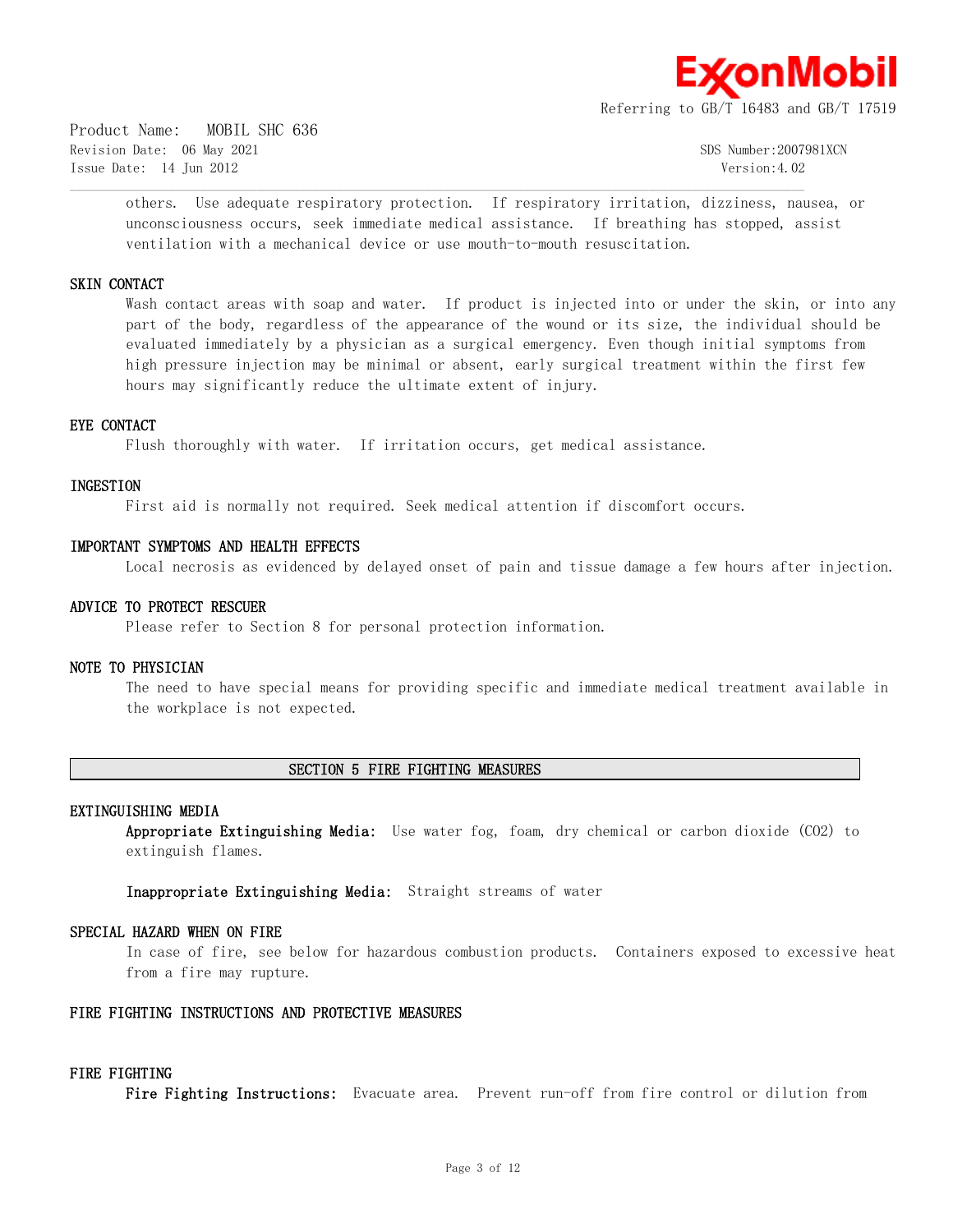

Product Name: MOBIL SHC 636 Revision Date: 06 May 2021 SDS Number:2007981XCN Issue Date: 14 Jun 2012 Version:4.02

entering streams, sewers or drinking water supply. Fire-fighters should use standard protective equipment and in enclosed spaces, self-contained breathing apparatus (SCBA). Use water spray to cool fire exposed surfaces and to protect personnel.

**Hazardous Combustion Products:** Aldehydes, Incomplete combustion products, Oxides of carbon, Smoke, Fume, Sulphur oxides

#### **FLAMMABILITY PROPERTIES**

**Flash Point [Method]:** >210 C (410 F) [ ASTM D-92] **Flammable Limits (Approximate volume % in air):** LEL: 0.9 UEL: 7.0 **Autoignition Temperature:** N/D

# **SECTION 6 ACCIDENTAL RELEASE MEASURES**

 $\mathcal{L} = \{ \mathcal{L} = \{ \mathcal{L} = \{ \mathcal{L} = \{ \mathcal{L} = \{ \mathcal{L} = \{ \mathcal{L} = \{ \mathcal{L} = \{ \mathcal{L} = \{ \mathcal{L} = \{ \mathcal{L} = \{ \mathcal{L} = \{ \mathcal{L} = \{ \mathcal{L} = \{ \mathcal{L} = \{ \mathcal{L} = \{ \mathcal{L} = \{ \mathcal{L} = \{ \mathcal{L} = \{ \mathcal{L} = \{ \mathcal{L} = \{ \mathcal{L} = \{ \mathcal{L} = \{ \mathcal{L} = \{ \mathcal{$ 

#### **NOTIFICATION PROCEDURES**

In the event of a spill or accidental release, notify relevant authorities in accordance with all applicable regulations.

#### **PROTECTIVE MEASURES**

Avoid contact with spilled material. See Section 5 for fire fighting information. See the Hazard Identification Section for Significant Hazards. See Section 4 for First Aid Advice. See Section 8 for advice on the minimum requirements for personal protective equipment. Additional protective measures may be necessary, depending on the specific circumstances and/or the expert judgment of the emergency responders.

#### **ENVIRONMENTAL PRECAUTIONS**

Large Spills: Dike far ahead of liquid spill for later recovery and disposal. Prevent entry into waterways, sewers, basements or confined areas.

#### **SPILL MANAGEMENT**

**Land Spill:** Stop leak if you can do so without risk. Recover by pumping or with suitable absorbent.

Water Spill: Stop leak if you can do so without risk. Confine the spill immediately with booms. Warn other shipping. Remove from the surface by skimming or with suitable absorbents. Seek the advice of a specialist before using dispersants.

Water spill and land spill recommendations are based on the most likely spill scenario for this material; however, geographic conditions, wind, temperature, (and in the case of a water spill) wave and current direction and speed may greatly influence the appropriate action to be taken. For this reason, local experts should be consulted. Note: Local regulations may prescribe or limit action to be taken.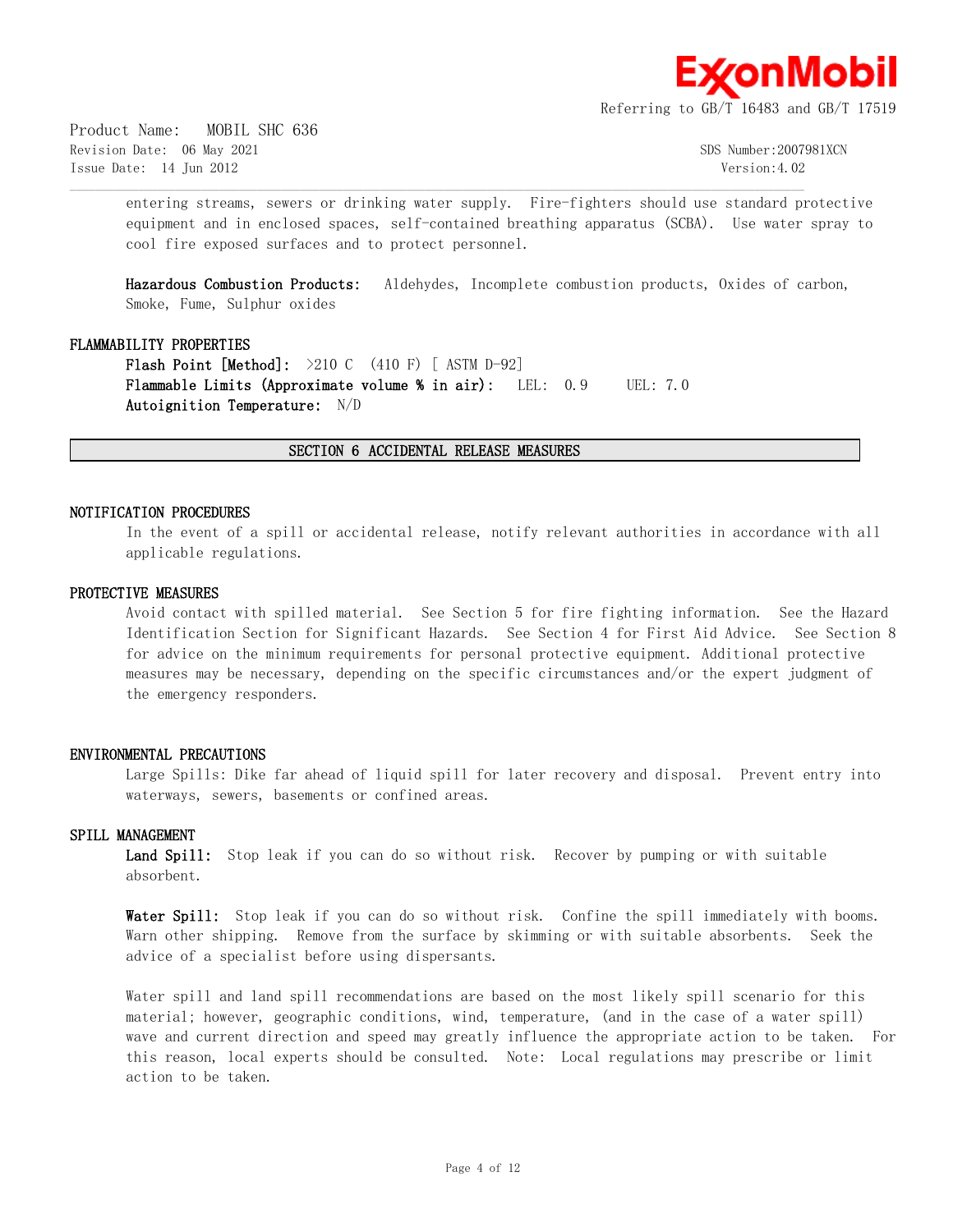

Product Name: MOBIL SHC 636 Revision Date: 06 May 2021 300 Supplement of the Supplement of the Supplement of Supplement Supplement of Supplement Supplement Supplement Supplement Supplement Supplement Supplement Supplement Supplement Supplement Supple Issue Date: 14 Jun 2012 Version:4.02

#### **SECTION 7 HANDLING AND STORAGE**

 $\mathcal{L} = \{ \mathcal{L} = \{ \mathcal{L} = \{ \mathcal{L} = \{ \mathcal{L} = \{ \mathcal{L} = \{ \mathcal{L} = \{ \mathcal{L} = \{ \mathcal{L} = \{ \mathcal{L} = \{ \mathcal{L} = \{ \mathcal{L} = \{ \mathcal{L} = \{ \mathcal{L} = \{ \mathcal{L} = \{ \mathcal{L} = \{ \mathcal{L} = \{ \mathcal{L} = \{ \mathcal{L} = \{ \mathcal{L} = \{ \mathcal{L} = \{ \mathcal{L} = \{ \mathcal{L} = \{ \mathcal{L} = \{ \mathcal{$ 

#### **HANDLING**

 Prevent small spills and leakage to avoid slip hazard. Material can accumulate static charges which may cause an electrical spark (ignition source). When the material is handled in bulk, an electrical spark could ignite any flammable vapors from liquids or residues that may be present (e.g., during switch-loading operations). Use proper bonding and/or earthing procedures. However, bonding and earthing may not eliminate the hazard from static accumulation. Consult local applicable standards for guidance. Additional references include American Petroleum Institute 2003 (Protection Against Ignitions Arising out of Static, Lightning and Stray Currents) or National Fire Protection Agency 77 (Recommended Practice on Static Electricity) or CENELEC CLC/TR 50404 (Electrostatics - Code of practice for the avoidance of hazards due to static electricity).

**Static Accumulator:** This material is a static accumulator.

#### **STORAGE**

The type of container used to store the material may affect static accumulation and dissipation. Do not store in open or unlabelled containers.

#### **SECTION 8 EXPOSURE CONTROLS / PERSONAL PROTECTION**

# **EXPOSURE LIMIT VALUES**

#### **Exposure limits/standards (Note: Exposure limits are not additive)**

| Substance Name                                | Form                             | Limit/Standard |                  | Note | Source | Year       |      |
|-----------------------------------------------|----------------------------------|----------------|------------------|------|--------|------------|------|
| 1-DECENE, TETRAMER AND TRIMER<br>HYDROGENATED | Aerosols<br>(thoraci<br>fraction | TWA            | $5 \text{ mg/m}$ |      |        | ExxonMobil | 2020 |
| TRIPHENYL PHOSPHATE                           |                                  | TWA            | $3 \text{ mg/m}$ |      |        | ACGIH      | 2020 |

**Exposure limits/standards for materials that can be formed when handling this product:** When mists / aerosols can occur, the following are recommended:  $5 \text{ mg/m}$  - ACGIH TLV (inhalable fraction).

NOTE: Limits/standards shown for guidance only. Follow applicable regulations.

#### **ENGINEERING CONTROLS**

The level of protection and types of controls necessary will vary depending upon potential exposure conditions. Control measures to consider:

No special requirements under ordinary conditions of use and with adequate ventilation.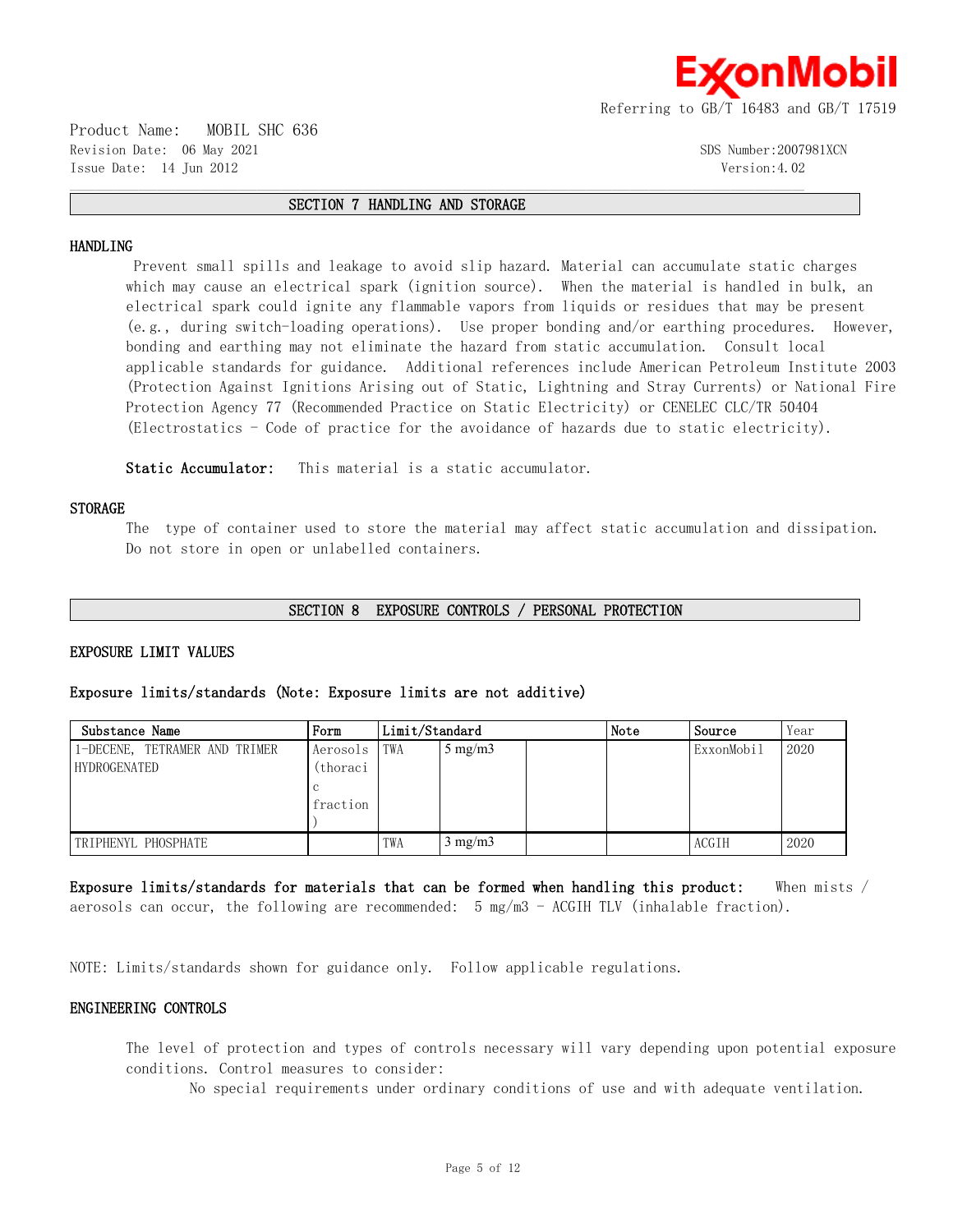

Product Name: MOBIL SHC 636 Revision Date: 06 May 2021 SDS Number:2007981XCN Issue Date: 14 Jun 2012 Version:4.02

#### **PERSONAL PROTECTION**

Personal protective equipment selections vary based on potential exposure conditions such as applications, handling practices, concentration and ventilation. Information on the selection of protective equipment for use with this material, as provided below, is based upon intended, normal usage.

 $\mathcal{L} = \{ \mathcal{L} = \{ \mathcal{L} = \{ \mathcal{L} = \{ \mathcal{L} = \{ \mathcal{L} = \{ \mathcal{L} = \{ \mathcal{L} = \{ \mathcal{L} = \{ \mathcal{L} = \{ \mathcal{L} = \{ \mathcal{L} = \{ \mathcal{L} = \{ \mathcal{L} = \{ \mathcal{L} = \{ \mathcal{L} = \{ \mathcal{L} = \{ \mathcal{L} = \{ \mathcal{L} = \{ \mathcal{L} = \{ \mathcal{L} = \{ \mathcal{L} = \{ \mathcal{L} = \{ \mathcal{L} = \{ \mathcal{$ 

**Respiratory Protection:** If engineering controls do not maintain airborne contaminant concentrations at a level which is adequate to protect worker health, an approved respirator may be appropriate. Respirator selection, use, and maintenance must be in accordance with regulatory requirements, if applicable. Types of respirators to be considered for this material include:

 No special requirements under ordinary conditions of use and with adequate ventilation. Particulate filter when appropriate.

For high airborne concentrations, use an approved supplied-air respirator, operated in positive pressure mode. Supplied air respirators with an escape bottle may be appropriate when oxygen levels are inadequate, gas/vapour warning properties are poor, or if air purifying filter capacity/rating may be exceeded.

**Hand Protection:** Any specific glove information provided is based on published literature and glove manufacturer data. Glove suitability and breakthrough time will differ depending on the specific use conditions. Contact the glove manufacturer for specific advice on glove selection and breakthrough times for your use conditions. Inspect and replace worn or damaged gloves. The types of gloves to be considered for this material include:

No protection is ordinarily required under normal conditions of use. Nitrile, Viton

**Eye Protection:** If contact is likely, safety glasses with side shields are recommended.

**Skin and Body Protection:** Any specific clothing information provided is based on published literature or manufacturer data. The types of clothing to be considered for this material include: No skin protection is ordinarily required under normal conditions of use. In accordance with good industrial hygiene practices, precautions should be taken to avoid skin contact.

**Specific Hygiene Measures:** Always observe good personal hygiene measures, such as washing after handling the material and before eating, drinking, and/or smoking. Routinely wash work clothing and protective equipment to remove contaminants. Discard contaminated clothing and footwear that cannot be cleaned. Practice good housekeeping.

#### **ENVIRONMENTAL CONTROLS**

 Comply with applicable environmental regulations limiting discharge to air, water and soil. Protect the environment by applying appropriate control measures to prevent or limit emissions.

# **SECTION 9 PHYSICAL AND CHEMICAL PROPERTIES**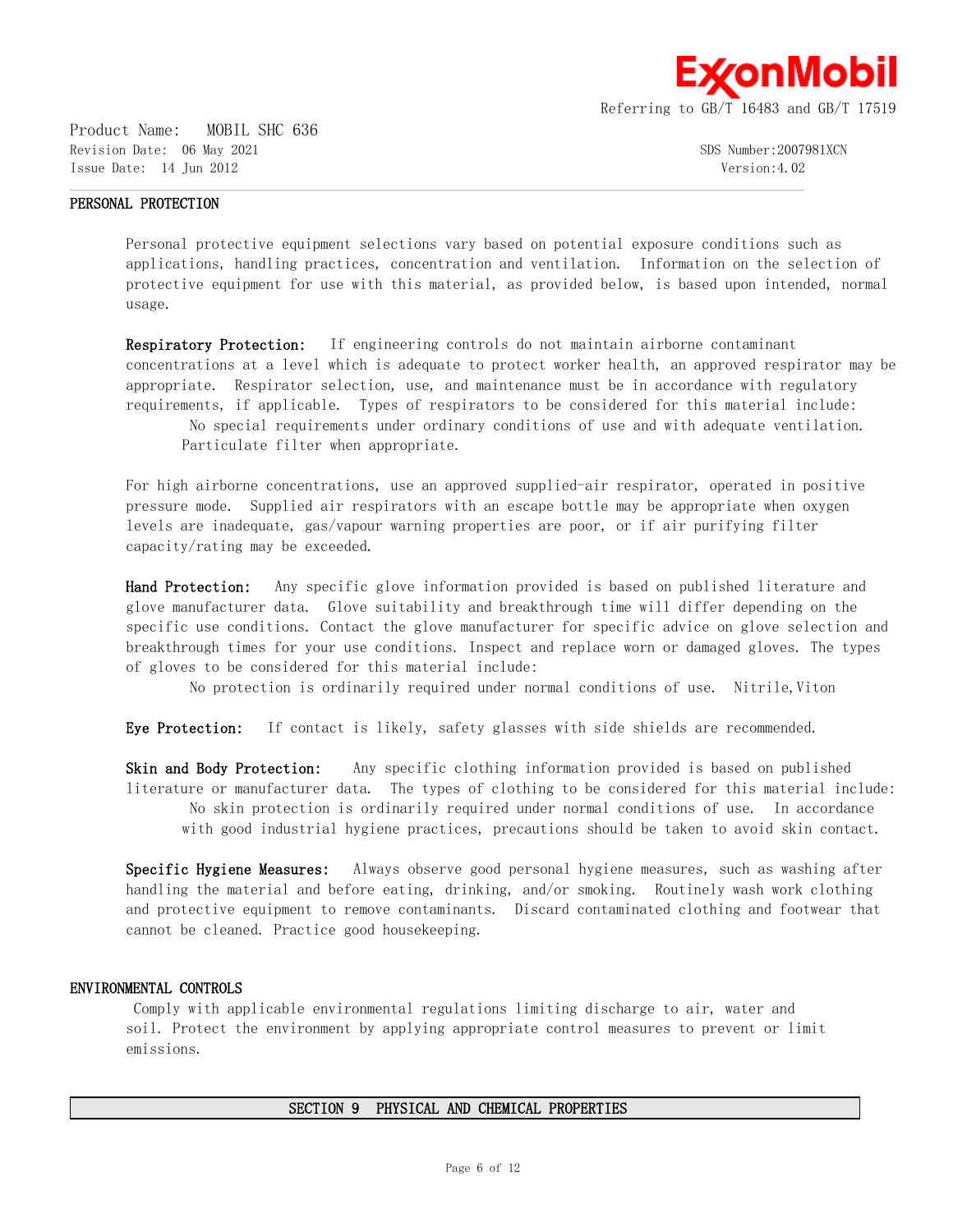

Product Name: MOBIL SHC 636 Revision Date: 06 May 2021 300 Sumber:2007981XCN Issue Date: 14 Jun 2012 Version:4.02

**Note: Physical and chemical properties are provided for safety, health and environmental considerations only and may not fully represent product specifications. Contact the Supplier for additional information.**

 $\mathcal{L} = \{ \mathcal{L} = \{ \mathcal{L} = \{ \mathcal{L} = \{ \mathcal{L} = \{ \mathcal{L} = \{ \mathcal{L} = \{ \mathcal{L} = \{ \mathcal{L} = \{ \mathcal{L} = \{ \mathcal{L} = \{ \mathcal{L} = \{ \mathcal{L} = \{ \mathcal{L} = \{ \mathcal{L} = \{ \mathcal{L} = \{ \mathcal{L} = \{ \mathcal{L} = \{ \mathcal{L} = \{ \mathcal{L} = \{ \mathcal{L} = \{ \mathcal{L} = \{ \mathcal{L} = \{ \mathcal{L} = \{ \mathcal{$ 

**GENERAL INFORMATION Physical State:** Liquid **Colour:** Orange **Odour:** Characteristic **Odour Threshold:** N/D

**IMPORTANT HEALTH, SAFETY, AND ENVIRONMENTAL INFORMATION**

**Relative Density (at 15.6 C):** 0.867 **Flash Point [Method]:** >210 C (410 F) [ ASTM D-92] **Flammable Limits (Approximate volume % in air):** LEL: 0.9 UEL: 7.0 **Flammability (Solid, Gas):** N/A **Autoignition Temperature:** N/D **Boiling Point / Range:** > 316 C (600 F) [Estimated] **Vapour Density (Air = 1):**  $> 2$  at 101 kPa [Estimated] **Vapour Pressure:**  $\langle 0.013 \text{ kPa} (0.1 \text{ mm Hg}) \text{ at } 20 \text{ °C}$  [Estimated] **Evaporation Rate (n-butyl acetate = 1):** N/D **pH:** N/A **Log Pow (n-Octanol/Water Partition Coefficient):** > 3.5 [Estimated] **Solubility in Water:** Negligible **Viscosity:** 680 cSt (680 mm2/sec) at 40 C **Freezing Point:** N/D **Melting Point:** N/A **Decomposition Temperature:** N/D **Oxidizing Properties:** See Hazards Identification Section.

**OTHER INFORMATION**

**Pour Point:**  $-30 \text{ C} \quad (-22 \text{ F})$ 

#### **SECTION 10 STABILITY AND REACTIVITY**

**STABILITY:** Material is stable under normal conditions.

**POSSIBILITY OF HAZARDOUS REACTIONS:** Hazardous polymerization will not occur.

**CONDITIONS TO AVOID:** Excessive heat. High energy sources of ignition.

**MATERIALS TO AVOID:** Strong oxidisers

**HAZARDOUS DECOMPOSITION PRODUCTS:** Material does not decompose at ambient temperatures.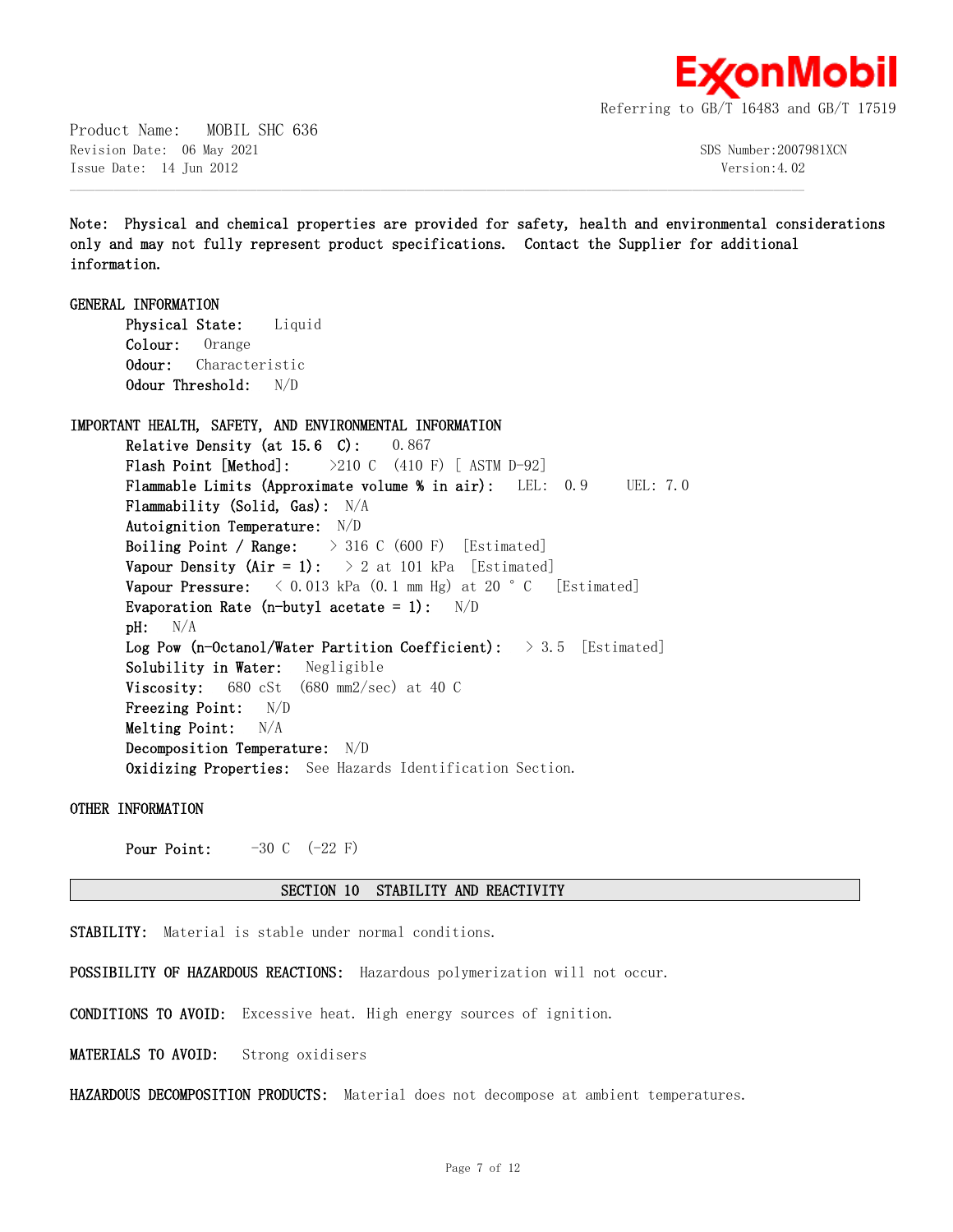

# **SECTION 11 TOXICOLOGICAL INFORMATION**

 $\mathcal{L} = \{ \mathcal{L} = \{ \mathcal{L} = \{ \mathcal{L} = \{ \mathcal{L} = \{ \mathcal{L} = \{ \mathcal{L} = \{ \mathcal{L} = \{ \mathcal{L} = \{ \mathcal{L} = \{ \mathcal{L} = \{ \mathcal{L} = \{ \mathcal{L} = \{ \mathcal{L} = \{ \mathcal{L} = \{ \mathcal{L} = \{ \mathcal{L} = \{ \mathcal{L} = \{ \mathcal{L} = \{ \mathcal{L} = \{ \mathcal{L} = \{ \mathcal{L} = \{ \mathcal{L} = \{ \mathcal{L} = \{ \mathcal{$ 

# **INFORMATION ON TOXICOLOGICAL EFFECTS**

| Hazard Class                                  | Conclusion / Remarks                                        |
|-----------------------------------------------|-------------------------------------------------------------|
| Inhalation                                    |                                                             |
| Acute Toxicity: No end point data for         | Minimally Toxic. Based on assessment of the components.     |
| material.                                     |                                                             |
| Irritation: No end point data for             | Negligible hazard at ambient/normal handling temperatures.  |
| material.                                     |                                                             |
| Ingestion                                     |                                                             |
| Acute Toxicity: No end point data for         | Minimally Toxic. Based on assessment of the components.     |
| material.                                     |                                                             |
| Skin                                          |                                                             |
| Acute Toxicity: No end point data for         | Minimally Toxic. Based on assessment of the components.     |
| material.                                     |                                                             |
| Skin Corrosion/Irritation: No end point       | Negligible irritation to skin at ambient temperatures.      |
| data for material.                            | Based on assessment of the components.                      |
| Eye                                           |                                                             |
| Serious Eye Damage/Irritation: No end         | May cause mild, short-lasting discomfort to eyes. Based on  |
| point data for material.                      | assessment of the components.                               |
| Sensitisation                                 |                                                             |
| Respiratory Sensitization: No end point       | Not expected to be a respiratory sensitizer.                |
| data for material.                            |                                                             |
| Skin Sensitization: No end point data         | Not expected to be a skin sensitizer. Based on assessment   |
| for material.                                 | of the components.                                          |
| Aspiration: Data available.                   | Not expected to be an aspiration hazard. Based on physico-  |
|                                               | chemical properties of the material.                        |
| Germ Cell Mutagenicity: No end point          | Not expected to be a germ cell mutagen. Based on assessment |
| data for material.                            | of the components.                                          |
| <b>Carcinogenicity:</b> No end point data for | Not expected to cause cancer. Based on assessment of the    |
| material.                                     | components.                                                 |
| Reproductive Toxicity: No end point           | Not expected to be a reproductive toxicant. Based on        |
| data for material.                            | assessment of the components.                               |
| Lactation: No end point data for              | Not expected to cause harm to breast-fed children.          |
| material.                                     |                                                             |
| Specific Target Organ Toxicity (STOT)         |                                                             |
| Single Exposure: No end point data for        | Not expected to cause organ damage from a single exposure.  |
| material.                                     |                                                             |
| Repeated Exposure: No end point data          | Not expected to cause organ damage from prolonged or        |
| for material.                                 | repeated exposure. Based on assessment of the components.   |

# **OTHER INFORMATION**

 **For the product itself:**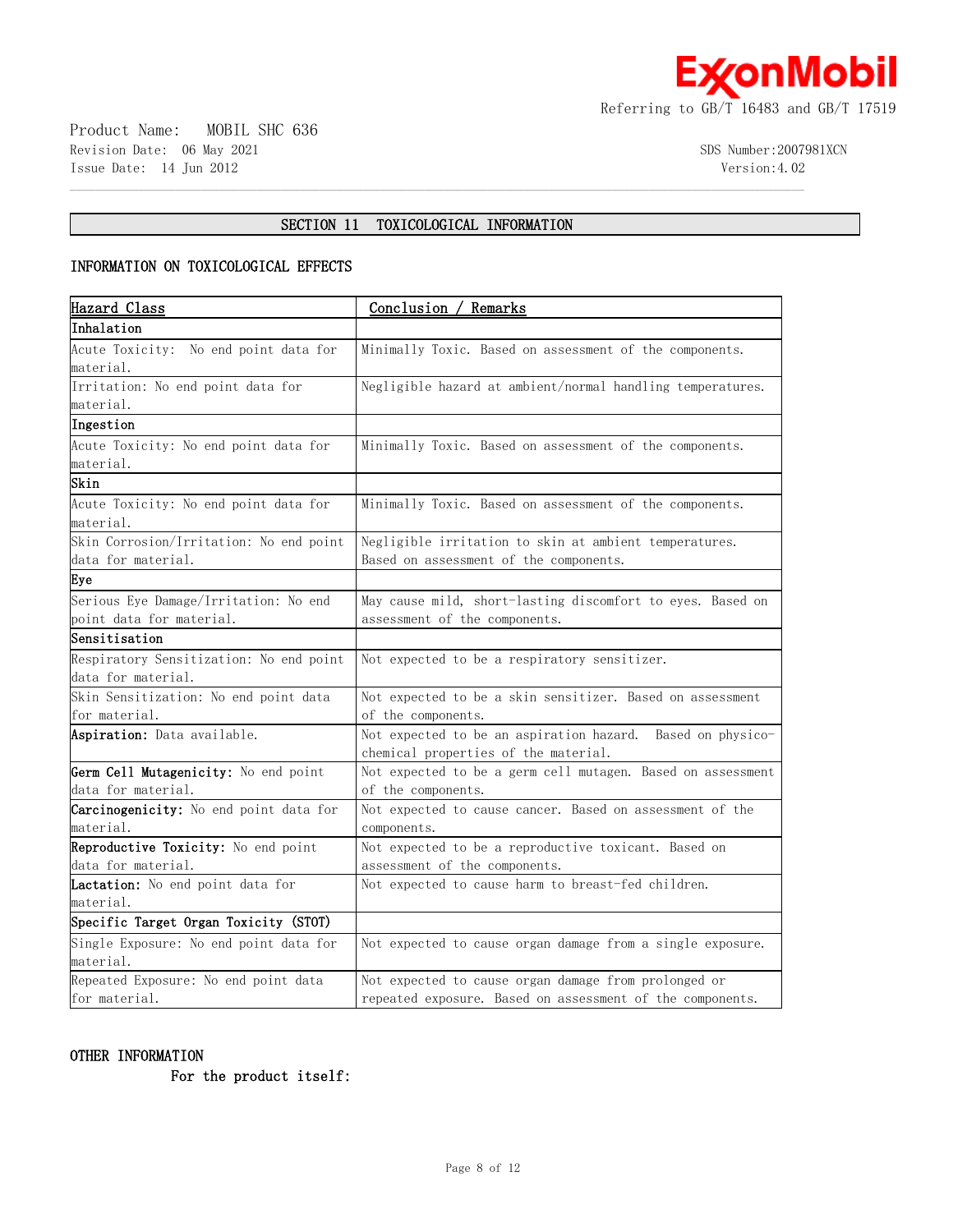

Product Name: MOBIL SHC 636 Revision Date: 06 May 2021 300 Supplement of the Supplement of the Supplement of Supplement Supplement of Supplement Supplement Supplement Supplement Supplement Supplement Supplement Supplement Supplement Supplement Supple Issue Date: 14 Jun 2012 Version:4.02

Repeated and/or prolonged exposure may cause irritation to the skin, eyes, or respiratory tract. **Contains:**

 $\mathcal{L} = \{ \mathcal{L} = \{ \mathcal{L} = \{ \mathcal{L} = \{ \mathcal{L} = \{ \mathcal{L} = \{ \mathcal{L} = \{ \mathcal{L} = \{ \mathcal{L} = \{ \mathcal{L} = \{ \mathcal{L} = \{ \mathcal{L} = \{ \mathcal{L} = \{ \mathcal{L} = \{ \mathcal{L} = \{ \mathcal{L} = \{ \mathcal{L} = \{ \mathcal{L} = \{ \mathcal{L} = \{ \mathcal{L} = \{ \mathcal{L} = \{ \mathcal{L} = \{ \mathcal{L} = \{ \mathcal{L} = \{ \mathcal{$ 

Synthetic base oils: Not expected to cause significant health effects under conditions of normal use, based on laboratory studies with the same or similar materials. Not mutagenic or genotoxic. Not sensitising in test animals and humans.

# **IARC Classification: The following ingredients are cited on the lists below:** None.

|                     | --REGULATORY LISTS SEARCHED- |               |
|---------------------|------------------------------|---------------|
| $1 = \text{IARC}$ 1 | $2 = IARC 2A$                | $3 = IARC$ 2B |

#### **SECTION 12 ECOLOGICAL INFORMATION**

 The information given is based on data for the material, components of the material, or for similar materials, through the application of bridging principals.

#### **ECOTOXICITY**

Material  $-$  Not expected to be harmful to aquatic organisms. Material -- Not expected to demonstrate chronic toxicity to aquatic organisms

#### **MOBILITY**

Base oil component  $-$  Low solubility and floats and is expected to migrate from water to the land. Expected to partition to sediment and wastewater solids.

# **ECOLOGICAL DATA**

#### **Ecotoxicity**

| Test                                  | Duration            | Organism Type | Test Results                      |
|---------------------------------------|---------------------|---------------|-----------------------------------|
| Aquatic - Acute Toxicity   96 hour(s) |                     | Oncorhynchus  | LL50 1003 mg/l: data for similar  |
|                                       |                     | mykiss        | materials                         |
| $A$ quatic - Chronic                  | $21 \text{ day}(s)$ | Daphnia magna | NOELR 1 $mg/1$ : data for similar |
| Toxicity                              |                     |               | materials                         |

#### **SECTION 13 DISPOSAL CONSIDERATIONS**

Disposal recommendations based on material as supplied. Disposal must be in accordance with current applicable laws and regulations, and material characteristics at time of disposal. Waste producers need to assess the actual process used when generating the waste and its contaminants in order to assign the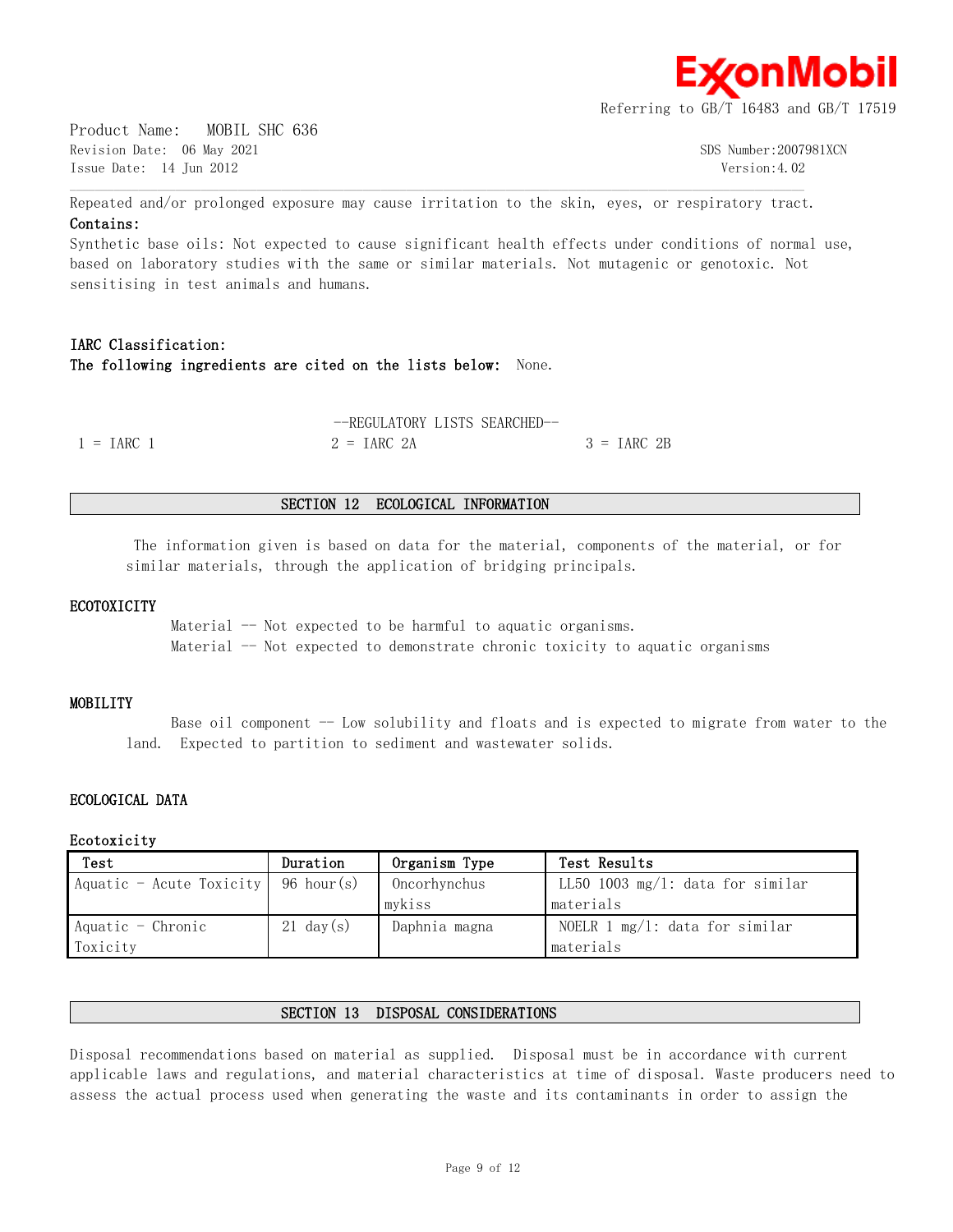

Product Name: MOBIL SHC 636 Revision Date: 06 May 2021 SDS Number:2007981XCN Issue Date: 14 Jun 2012 Version:4.02

proper waste disposal code(s).

#### **DISPOSAL RECOMMENDATIONS**

 Product is suitable for burning in an enclosed controlled burner for fuel value or disposal by supervised incineration at very high temperatures to prevent formation of undesirable combustion products. Protect the environment. Dispose of used oil at designated sites. Minimize skin contact. Do not mix used oils with solvents, brake fluids or coolants.

**Empty Container Warning** Empty Container Warning (where applicable): Empty containers may contain residue and can be dangerous. Do not attempt to refill or clean containers without proper instructions. Empty drums should be completely drained and safely stored until appropriately reconditioned or disposed. Empty containers should be taken for recycling, recovery, or disposal through suitably qualified or licensed contractor and in accordance with governmental regulations. DO NOT PRESSURISE, CUT, WELD, BRAZE, SOLDER, DRILL, GRIND, OR EXPOSE SUCH CONTAINERS TO HEAT, FLAME, SPARKS, STATIC ELECTRICITY, OR OTHER SOURCES OF IGNITION. THEY MAY EXPLODE AND CAUSE INJURY OR DEATH.

#### **SECTION 14 TRANSPORT INFORMATION**

 $\mathcal{L} = \{ \mathcal{L} = \{ \mathcal{L} = \{ \mathcal{L} = \{ \mathcal{L} = \{ \mathcal{L} = \{ \mathcal{L} = \{ \mathcal{L} = \{ \mathcal{L} = \{ \mathcal{L} = \{ \mathcal{L} = \{ \mathcal{L} = \{ \mathcal{L} = \{ \mathcal{L} = \{ \mathcal{L} = \{ \mathcal{L} = \{ \mathcal{L} = \{ \mathcal{L} = \{ \mathcal{L} = \{ \mathcal{L} = \{ \mathcal{L} = \{ \mathcal{L} = \{ \mathcal{L} = \{ \mathcal{L} = \{ \mathcal{$ 

**China List of Dangerous Goods (GB 12268 - 2012)** : Not Regulated for Land Transport

#### **INTERNATIONAL CLASSIFICATION FOR TRANSPORT**

**SEA (IMDG):** Not Regulated for Sea Transport according to IMDG-Code

**Marine Pollutant:** No

AIR (IATA): Not Regulated for Air Transport

#### **SECTION 15 REGULATORY INFORMATION**

This material is not considered hazardous according to The General Rule for Classification and Hazard Communication of Chemicals (GB 13690-2009).

#### **REGULATORY STATUS AND APPLICABLE LAWS AND REGULATIONS**

**The General Rules for preparation of precautionary label for Chemicals (GB 15258-2009):** Not Regulated

**Law of the People's Republic of China on Prevention and Control of Environmental Pollution by Solid Waste:** See Disposal Considerations section.

**Listed or exempt from listing/notification on the following chemical inventories :** AIIC, DSL,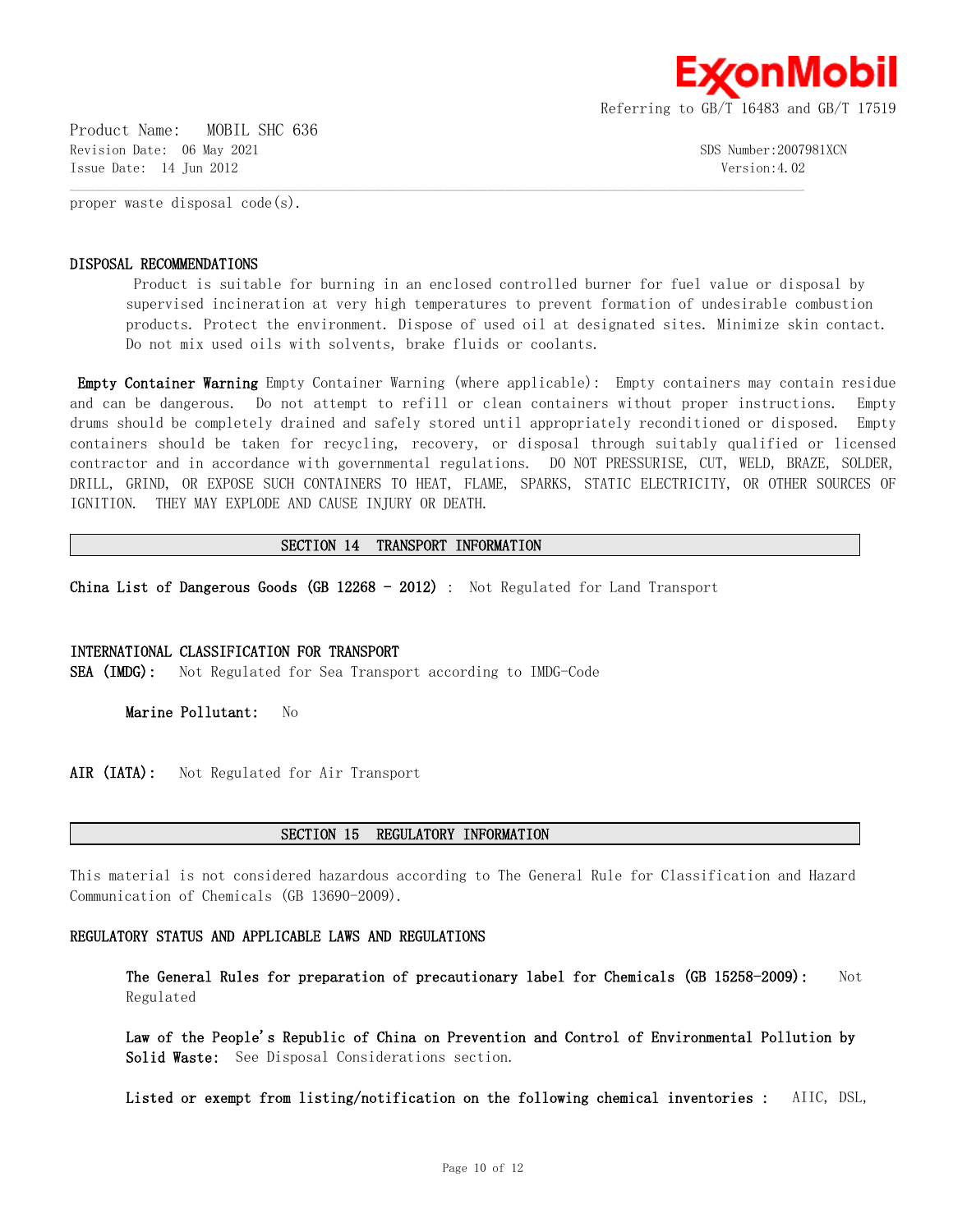

Product Name: MOBIL SHC 636 Revision Date: 06 May 2021 300 Supplement of the Supplement of the Supplement of Supplement Supplement of Supplement Supplement Supplement Supplement Supplement Supplement Supplement Supplement Supplement Supplement Supple Issue Date: 14 Jun 2012 Version:4.02

IECSC, ISHL, KECI, PICCS, TCSI, TSCA  **Special Cases:**

| Inventory | Status             |
|-----------|--------------------|
| ENCS      | Restrictions Apply |

# **SECTION 16 OTHER INFORMATION**

 $\mathcal{L} = \{ \mathcal{L} = \{ \mathcal{L} = \{ \mathcal{L} = \{ \mathcal{L} = \{ \mathcal{L} = \{ \mathcal{L} = \{ \mathcal{L} = \{ \mathcal{L} = \{ \mathcal{L} = \{ \mathcal{L} = \{ \mathcal{L} = \{ \mathcal{L} = \{ \mathcal{L} = \{ \mathcal{L} = \{ \mathcal{L} = \{ \mathcal{L} = \{ \mathcal{L} = \{ \mathcal{L} = \{ \mathcal{L} = \{ \mathcal{L} = \{ \mathcal{L} = \{ \mathcal{L} = \{ \mathcal{L} = \{ \mathcal{$ 

# **N/D = Not determined, N/A = Not applicable**

# **KEY TO THE H-CODES CONTAINED IN SECTION 3 OF THIS DOCUMENT (for information only):**

H304: May be fatal if swallowed and enters airways; Aspiration, Cat 1 H400: Very toxic to aquatic life; Acute Env Tox, Cat 1 H410: Very toxic to aquatic life with long lasting effects; Chronic Env Tox, Cat 1 H411: Toxic to aquatic life with long lasting effects; Chronic Env Tox, Cat 2

# **THIS SAFETY DATA SHEET CONTAINS THE FOLLOWING REVISIONS:**

EXXONMOBIL CHEMICAL SERVICES (SHANGHAI) CO., LTD: Section 01: Supplier Mailing Address information was added.

Composition: Component Table information was modified.

Section 01: Company Contact Methods information was modified.

Section 08: Exposure Limits Table information was modified.

Section 11: Other Health Effects information was added.

Section 13: National Catalogue fo Hazardous Wastes information was deleted.

Section 13: Disposal Recommendations - Note information was modified.

Section 15: National Chemical Inventory Listing information was modified.

 --------------------------------------------------------------------------------------------------------- --------------------------------------------

 The information and recommendations contained herein are, to the best of ExxonMobil's knowledge and belief, accurate and reliable as of the date issued. You can contact ExxonMobil to insure that this document is the most current available from ExxonMobil. The information and recommendations are offered for the user's consideration and examination. It is the user's responsibility to satisfy itself that the product is suitable for the intended use. If buyer repackages this product, it is the user's responsibility to insure proper health, safety and other necessary information is included with and/or on the container. Appropriate warnings and safe-handling procedures should be provided to handlers and users. Alteration of this document is strictly prohibited. Except to the extent required by law, republication or retransmission of this document, in whole or in part, is not permitted. The term, "ExxonMobil" is used for convenience, and may include any one or more of ExxonMobil Chemical Company, Exxon Mobil Corporation, or any affiliates in which they directly or indirectly hold any interest.

(AP Core)

DGN: 2007981XCN (1018282)

--------------------------------------------

---------------------------------------------------------------------------------------------------------